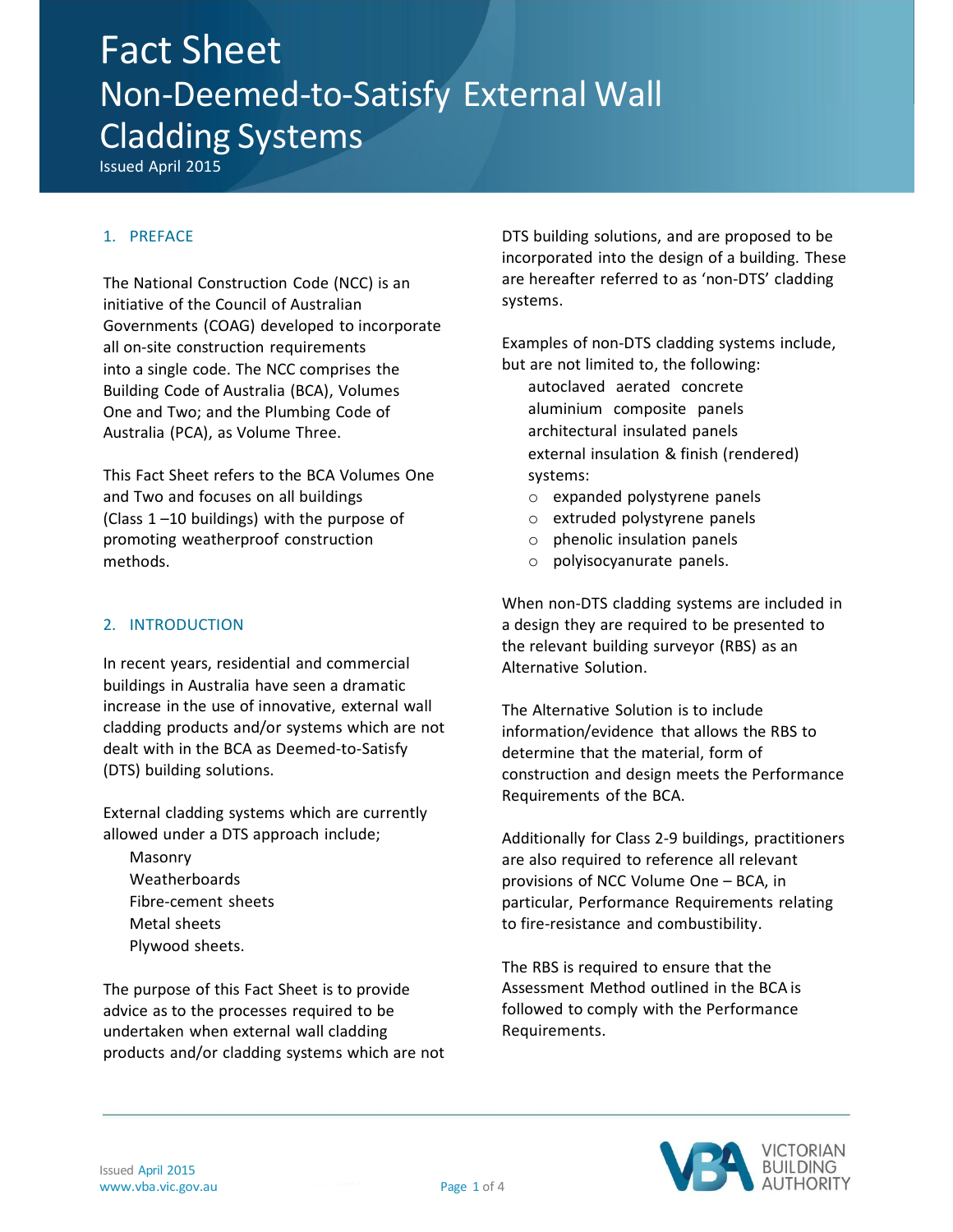# 3. BACKGROUND

In Australia, building design and construction must comply with Commonwealth, State and Territory building legislation, including the NCC Series. The RBS may not issue a building permit unless they are satisfied the building design and construction meet these legislative requirements.

Non-DTS cladding systems are required to follow the Alternative Solution assessment process specified in the BCA. The Alternative Solution should demonstrate that it complies with the Performance Requirements of the BCA, or that the Alternative Solution is equivalent to, or better than the DTS provisions. A combination of both methods may also be used. The RBS may seek evidence to support that the use of the material, form of construction and design meets a Performance Requirement or a DTS provision as described in the BCA.

These requirements are set out in the following clauses:

Volume One, clauses A0.5, A0.8, A0.9 and A0.10 Volume Two, clauses 1.0.5, 1.0.8, 1.0.9 and 1.0.10

## 4. DUTIES OF APPLICANTS/DESIGNERS

Architects and building designers should take care when specifying non-DTS cladding systems. Where an alternative is specified, the RBS will require applicants for a building permit to ensure their application contains sufficient evidence/information to show that the building work will comply with the Building Act 1993 and Building Regulations 2006.

To assist the RBS in determining whether the non DTS system is an acceptable Alternative Solution, relevant certificates, reports and forms should be submitted at the design stage, including all details of the Alternative Solution concerned.

# 5. THE RELEVANT BUILDING SURVEYOR (RBS)

The RBS is required to ensure that the process specified for an Alternative Solution the Assessment Method and the relevant Performance Requirements of the BCA is followed.

Flexibility is provided in these provisions such as Expert Judgement. This allows for the use of a report from an expert who has the qualifications and experience to determine whether a Building Solution complies with the Performance Requirements.

Otherwise, manufacturers of non-DTS cladding systems can opt to have their products assessed and reported on by a Registered Testing Authority.

These reports may be used as evidence to support that the use of a material, form of construction or design meets a Performance Requirement as described in the BCA. Another option is CodeMark product certification. This scheme gives the RBS and building practitioner's confidence of legislative compliance. Certification bodies are accredited through the Joint Accreditation System of Australia and New Zealand (JASANZ) who in turn evaluate and certify building products/systems. RBS are obliged to accept CodeMark certified cladding systems.

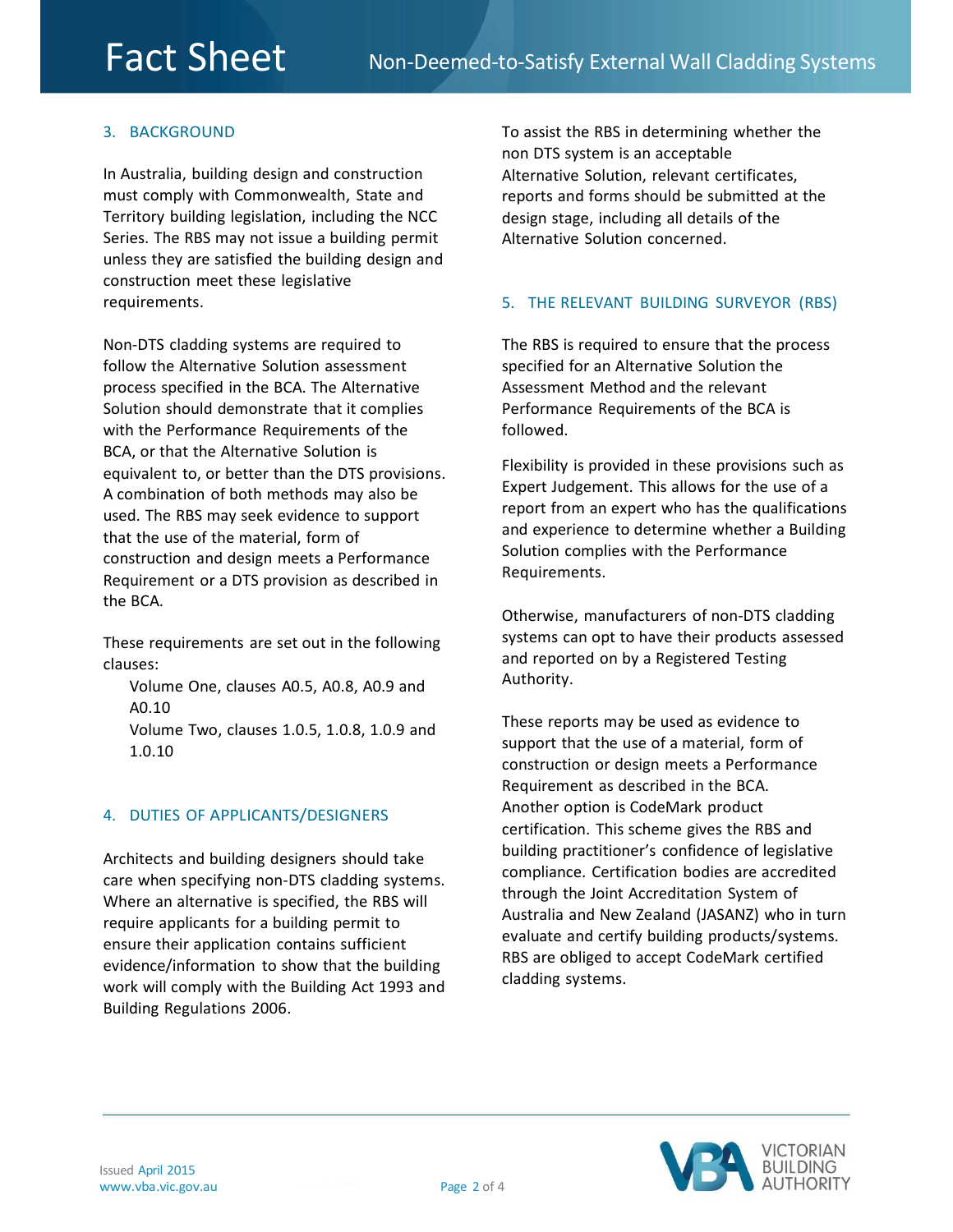However, practitioners should note that a CodeMark certificate applying to a product only (ie. not a building system) is not in itself evidence of compliance with the Performance Requirements of the BCA. A complying product by itself may not address weather-tightness of the building system. Therefore, care is needed when reviewing the scope of the certificate.

It may be of assistance to building practitioners to note that there are a number of external wall cladding systems that have been accredited by the Victorian Building Regulations Advisory Committee acting in its capacity as an Accreditation Authority. The current list of such accredited systems can be found by referring to the Victorian Building Authority website: [www.vba.vic.gov.au](http://www.vba.vic.gov.au/)

Once on the website, click on 'Practitioners', then click on 'Building Product Accreditation'.

As far as practicable, relevant certificates, reports and forms should be submitted at design stage including all details of Alternative Solutions.

The RBS should be aware of the conditions or limitations of any report presented.

All relevant design issues should be considered, including but not limited to; articulation joints, fasteners, flashings, weather-proofing, condensation, fire-resistance levels (FRL), bending and shear strength. Expansion and construction joint provisions and flashing details in addition to bending, shear and fastening considerations may need to be determined using engineering principles.

It is important to check that appraisals, certificates and technical reports cover all relevant BCA Performance Requirements of the cladding system proposed. They must be current and relevant to the Alternative Solution. When assessing an application for a building approval an RBS should be satisfied that the applicant has provided appropriate evidence that all relevant Performance Requirements will be met. The RBS should also give due consideration to the conditions or limitation of any material or system provided to them by the applicant.

The RBS should only accept documentation that is sufficient to enable proper assessment for compliance with the BCA.

# 6. POTENTIAL CONSEQUENCES OF FAILURE OF NON-DTS EXTERNAL WALL CLADDING **SYSTEMS**

External cladding systems must be able to resist actions that they may be reasonably subject to including (but not limited to): live and dead loads, rainwater, wind, earthquake, thermal actions.

In particular, consideration must be given to the prevention of the penetration of water into a building which may cause unhealthy or dangerous conditions, loss of amenity for occupants and undue dampness or deterioration of building elements risking the life safety of building occupants.

Examples of other issues that need to be considered include:

Timber framed balustrades to balconies where inadequate detailing and poor weatherproofing, may lead to undetected decay of the timber structure causing structural failure.

Hidden fungal growth may affect the health of occupants, causing respiratory and skin problems. The young, old and those with weakened immune systems are most at risk. Dampness may also encourage dust mites.